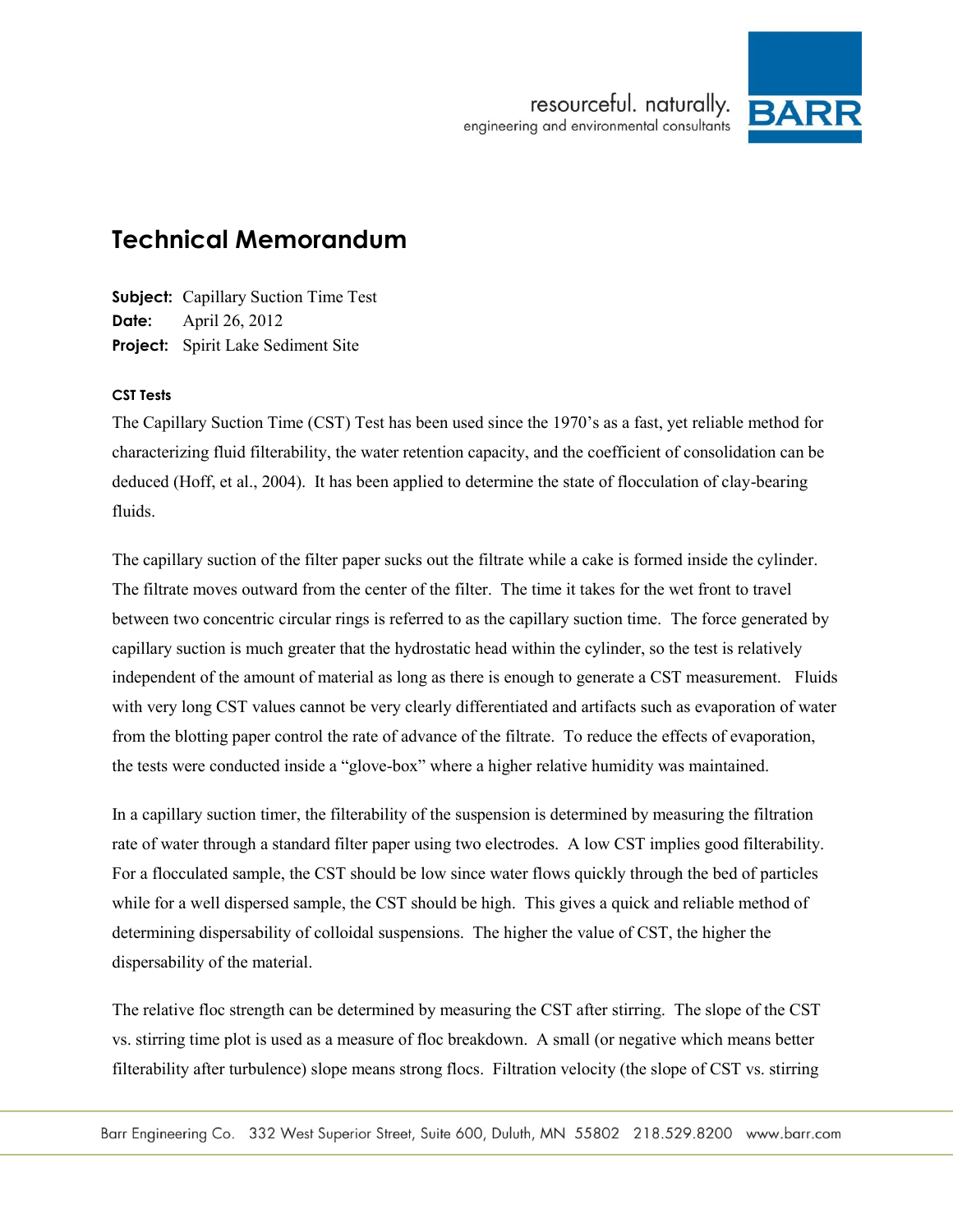time) reveals the flocculation mechanism because it is a measure of the bulk properties of the primary flocs. An increase in the number of small particles causes a decrease in the dewaterability.

Studies have shown that the CST values correlated well with the Methylene Blue Adsorption (MBA) test values and may be used as a complementary technique for the evaluation of a material. An inverse relationship was found between CST values and MBA values.

#### **Procedure**

The CST test was performed using a OFI Testing Equipment, Inc. Model 294-00 CST instrument with #294-01, chromatography grade filter paper (comparable to Whatman 17 chromatography paper). A 1.8 cm funnel opening was used during testing. Manufacturer's SOP was followed for testing. An approximate 5 mL subsample collected from a homogenized bulk sample was used for testing. The entire CST apparatus was placed into a "glove box" to reduce the effects of water evaporation during testing.

#### **Results**

The CST testing yielded times (average of three tests) ranging from a high of 846.5 seconds for Sample UC-502-1 and a low of 101.0 seconds for Sample WM-517-1. It was noted that the samples that had a higher CST values also had a higher standard deviation. This could be the effect of the non-homogeneous nature of the material or evaporation of water during the test.

#### **Discussion**

Additional CST testing results from future samples would provide a more reliable (larger) data set. Further analysis of the data will be performed during the Feasibility Study.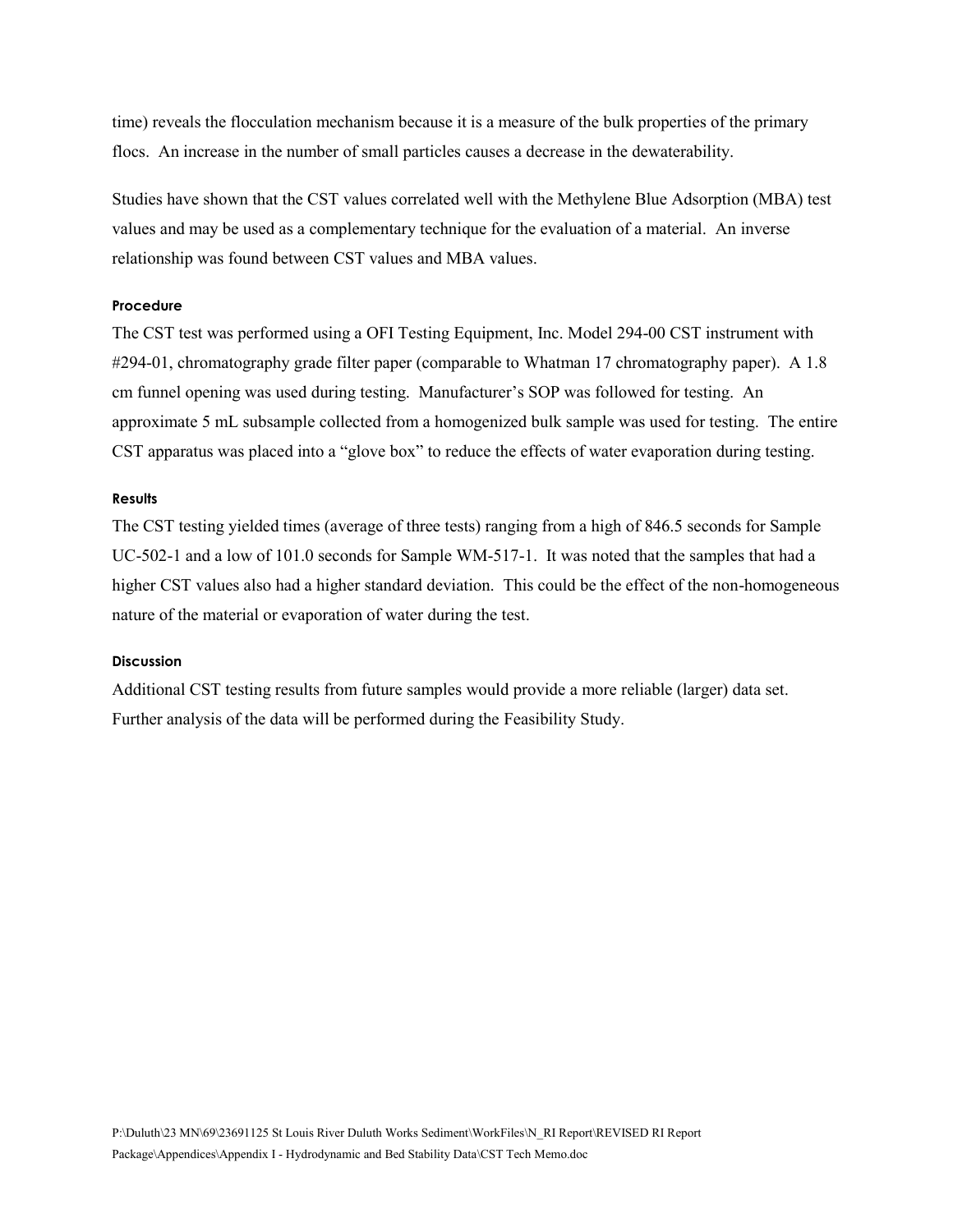## Table 1 Capillary Suction Tests Spirit Lake (Former U. S. Steel Duluth Works) Sediment Site Saint Louis River, Duluth, Minnesota

| 11/25/2011             | UC-501-1       |                  |                 |                   |               |                           |
|------------------------|----------------|------------------|-----------------|-------------------|---------------|---------------------------|
|                        | Trial          | Size (cm)        | Paper           | Time (s)          |               |                           |
|                        | 1              | 1.8              | 294-01          | 253.6             |               |                           |
|                        | $\overline{2}$ | 1.8              | 294-01          | 415.1             | Average Time: | <b>Standard Deviation</b> |
|                        | 3              | 1.8              | 294-01          | 457.1             | 375.3         | 107.4                     |
|                        |                |                  |                 |                   |               |                           |
| UC-502-1<br>11/25/2011 |                |                  |                 |                   |               |                           |
|                        | <b>Trial</b>   | Size (cm)        | Paper           | Time (s)          |               |                           |
|                        | $\mathbf{1}$   | 1.8              | 294-01          | 669.9             |               |                           |
|                        | $\overline{2}$ | 1.8              | 294-01          | 1308.1            | Average Time: | <b>Standard Deviation</b> |
|                        | 3              | 1.8              | 294-01          | 561.6             | 846.5         | 403.4                     |
|                        |                |                  |                 |                   |               |                           |
| 11/28/2011             |                | UC-504-1         |                 |                   |               |                           |
|                        | Trial          | Size (cm)        | Paper           | Time (s)          |               |                           |
|                        | $\mathbf{1}$   | 1.8              | 294-01          | 646.5             |               |                           |
|                        | $\overline{2}$ | 1.8              | 294-01          | 464.1             | Average Time: | <b>Standard Deviation</b> |
|                        | 3              | 1.8              | 294-01          | 445.0             | 518.5         | 111.2                     |
| WM-509-1               |                |                  |                 |                   |               |                           |
| 11/28/2011             |                |                  |                 |                   |               |                           |
|                        | Trial<br>1     | Size (cm)<br>1.8 | Paper<br>294-01 | Time (s)<br>432.1 |               |                           |
|                        | $\overline{2}$ | 1.8              | 294-01          | 104.5             | Average Time: | <b>Standard Deviation</b> |
|                        | 3              | 1.8              | 294-01          | 322.9             | 286.5         | 166.8                     |
|                        |                |                  |                 |                   |               |                           |
| 11/29/2011<br>WM-510-1 |                |                  |                 |                   |               |                           |
|                        | <b>Trial</b>   | Size (cm)        | Paper           | Time (s)          |               |                           |
|                        | 1              | 1.8              | 294-01          | 288.3             |               |                           |
|                        | $\overline{2}$ | 1.8              | 294-01          | 323.3             | Average Time: | <b>Standard Deviation</b> |
|                        | 3              | 1.8              | 294-01          | 379.1             | 330.2         | 45.8                      |
|                        |                |                  |                 |                   |               |                           |
| 11/29/2011<br>WM-512-1 |                |                  |                 |                   |               |                           |
|                        | <b>Trial</b>   | Size (cm)        | Paper           | Time (s)          |               |                           |
|                        | 1              | 1.8              | 294-01          | 167.0             |               |                           |
|                        | $\overline{2}$ | 1.8              | 294-01          | 139.0             | Average Time: | <b>Standard Deviation</b> |
|                        | 3              |                  | 294-01          | 167.7             | 157.9         |                           |